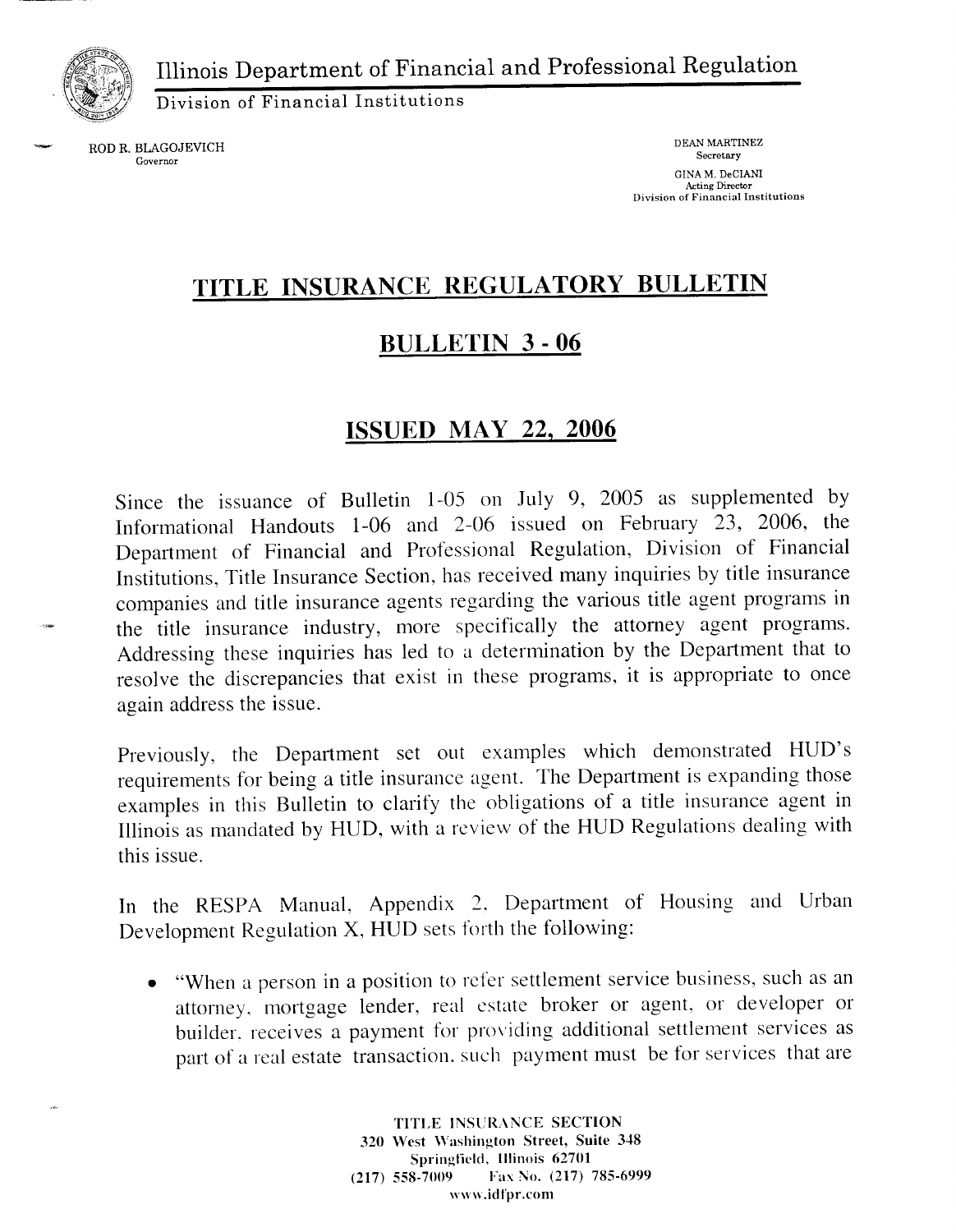### TITLE INSURANCE REGULATORY BULLETIN 3-06 **MAY 22, 2006 Page Two**

actual, necessary and distinct from the primary services provided by such person. For example, for an attorney of the buyer or seller to receive compensation as a title agent, **the attorney must perform core title agent services (for which liability arises)** separate from attorney services, *including the evaluation of the title search to determine the insurability of the title, the clearance of underwriting objections, the actual issuance of the policy or policies on behalf of the title insurance company, and, where customary, issuance of the title commitment, and the conducting of the title search and closing."* (Emphasis added)

Further, in the RESPA Manual, Appendix 2 to Part 3500, Illustrations of Requirements of **RESP** A, **HUD** sets forth the following illustration:

• *"Facts:* A is an attorney who, as a part of his legal representation of clients in residential real estate transactions, orders and reviews title insurance policies for his clients. A enters into a contract with B, a title company, to be an agent of B under a program set up by B. Under the agreement, A agrees to prepare and forward title insurance applications to B, to reexamine the preliminary title commitment for accuracy and if he chooses to attempt to clear exceptions to the title policy before closing. A agrees to assume liability for waiving certain exceptions to title, but never exercises this authority. B performs the necessary title search and examination work, determines insurability of title, prepares documents containing substantive information in title commitments, handles closings for A's clients and issues title policies. A receives a fee from his client for legal services and an additional fee for his title agent "services" from the client's title insurance premium to **B.** 

*Comments:* A and B are violating Section 8 of RESPA. Here, A's clients are being double billed because the work A performs as a "title agent" is that which he already performs for his client in his capacity as an attorney. For A to receive a separate payment as a title agent, A must perform necessary core title work and may not contract out the work. To receive additional compensation as a title agent for this transaction, A must provide his client with core title agent services for which he assumes liability, and which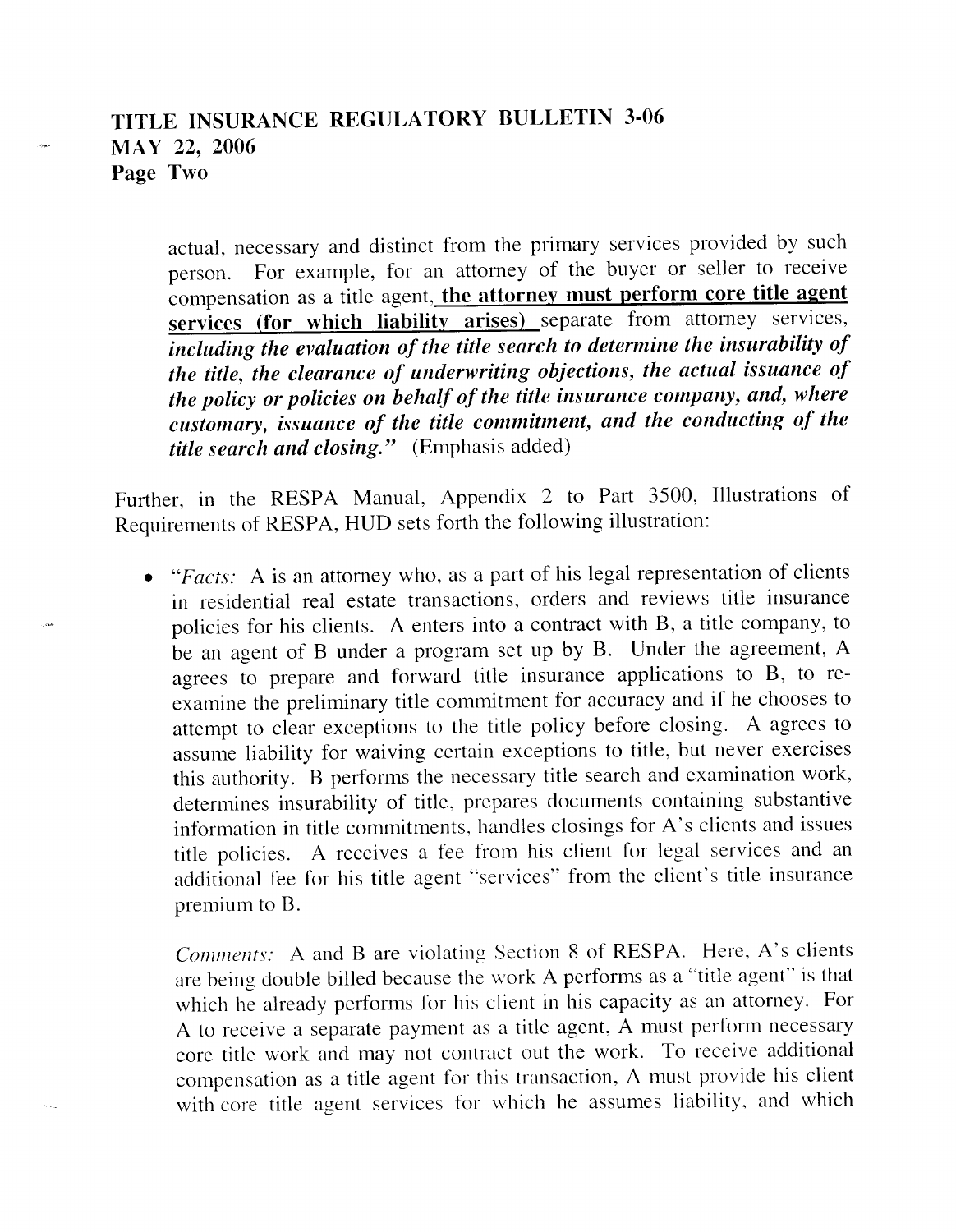### **TITLE INSURANCE REGULATORY BULLETIN 3-06 MAY 22, 2006 Page Three**

includes, at a minimum, the evaluation of the title search to determine insurability of the title, and the issuance of a title commitment where customary, the clearance of underwriting objections, and the actual issuance of the policy or policies on behalf of the title company. A may not be compensated for the mere re-examination of work performed by B. Here, A is not performing these services and may not be compensated as a title agent under Section  $8(c)(1)(B)$ . Referral fees or splits of fees may not be Referral fees or splits of fees may not be disguised as title agent commissions when the core title agent work is not performed. Further, because B created the program and gave A the Further, because B created the program and gave A the opportunity to collect fees (a thing of value) in exchange for the referral of settlement service business, it has violated Section 8 of RESPA."

The Department of Financial and Professional Regulation, Division of Financial Institutions, Title Insurance Section, has made the determination that in order to be in full compliance with the Title Insurance Act, Title Insurance Rules and RESPA, a Title Insurance Agent in the State of Illinois must be a "full service" Title Insurance Agent. In this regard, the Title Insurance Agent must determine the insurability of title, prepare and issue the title insurance commitment, handle the clearance of underwriting objections and the actual preparation and issuance of the final title insurance policy. The Title Insurance Agent cannot outsource any of these functions to other entities. The Title Insurance Agent can either search the record for the determination of insurability of title prior to issuing the title commitment or outsource the search function to a third party. However, if the title search function is outsourced to a title insurance company, title insurance agent or a related entity of either, the search received by the Title Insurance Agent must be raw data for the determination of insurability. Many companies have electronic search mechanisms which populate fields in searches given to customers. This will be an acceptable search mechanism so long as there is no human intervention in the population of the fields in the electronic platform at the time of the search. The entity performing the search function cannot do a preliminary title examination; any type of enhanced title search product or examination worksheet is prohibited. Additionally, if the Title Insurance Agent outsources the search function to another entity, including their title insurance company, the Title Insurance Agent must pay a reasonable fee for the search or it will de deemed a "thing of value" for the inducement of business.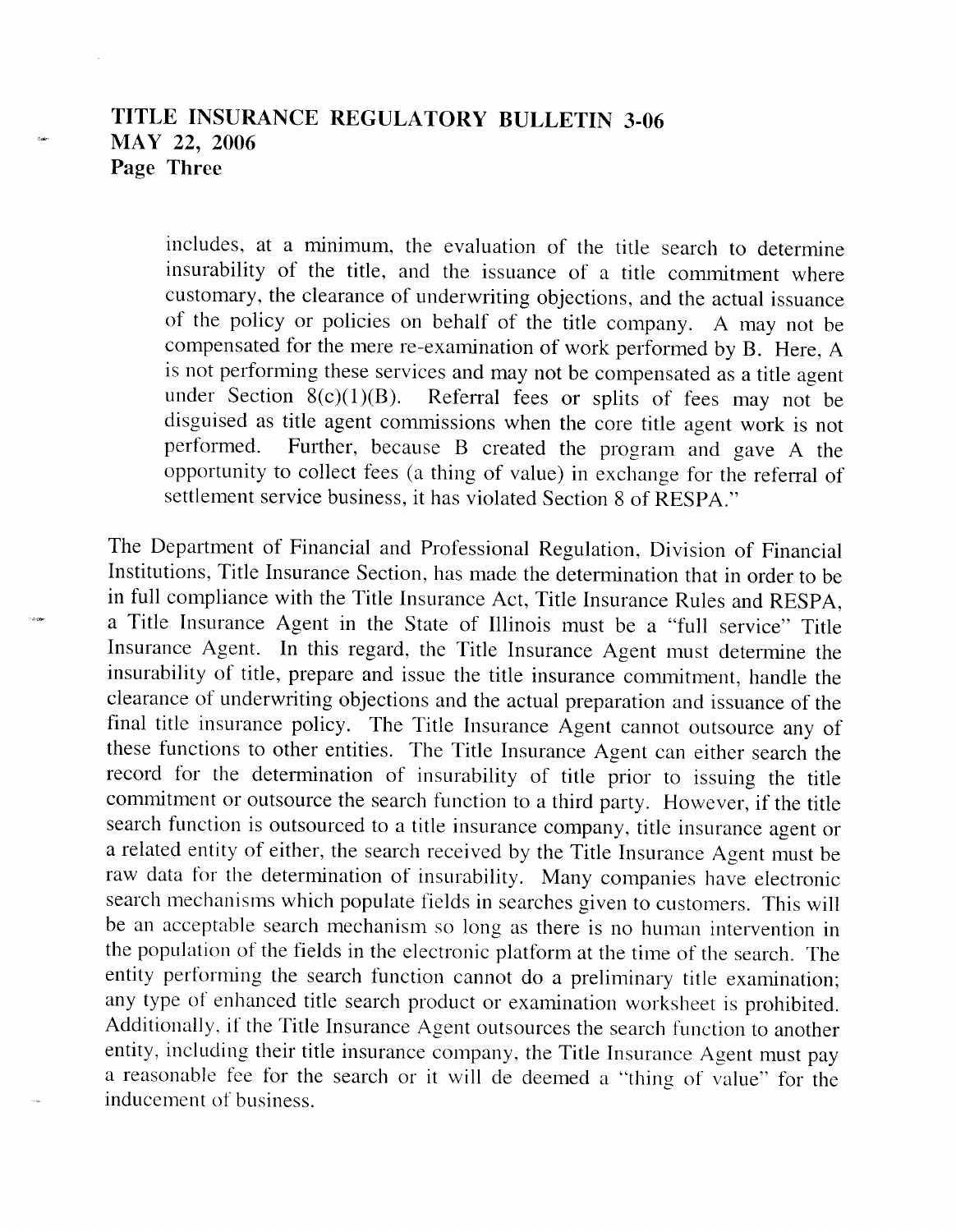# **TITLE INSURANCE REGULATORY BULLETIN 3-06 MAY 22, 2006 Page Four**

The Title Insurance Section issued "Informational Handout  $-1-06$ " on February 23, 2006 at a meeting with representatives from the title insurance companies<br>title dealt avaluatively with the "title search title examination" issue. The which dealt exclusively with the "title search, title examination" issue. following language is from handout 1-06:

"The Department's review of certain search products indicates preprinted exceptions (pre-examination) are being created in conjunction with the search package. While the use of a prior title insurance policy (including a commitment that is substantiated by the issuing company's own prior file where the file did not go to final policy) may be utilized as a starting point (starter file) for the search and included with the search package as an aid for the purpose of the "determination of insurability of title", the creation of preprinted exceptions as a pre-examination may not be utilized. The use of <sup>a</sup> starter file is acceptable only if it is used as a starting point for a title examination. Some of the products that have been reviewed indicate that some in the title insurance industry have changed the meaning and design of the starter file to include events/information that have occurred since the last title insurance policy was issued (or commitment as stated above). Any starter file that includes information or changes that have occurred since the previous title insurance policy (commitment) date will be considered already "examined" and therefore in violation of Bulletin 1-05, the Title Insurance Act and RESPA.

In addition, in reviewing the title searches sent to title insurance agents by the title insurance underwriters and service companies, the Department has found that some title insurance agents are being sent a preliminary title commitment with the heading, "title search", basically requiring the title insurance agent to merely sign and return without doing the proper examination. The issuance of a commitment by a title insurance underwriter or service company in any shape or form prior to the ·'determination of insurability of title" by the title insurance agent is prohibited."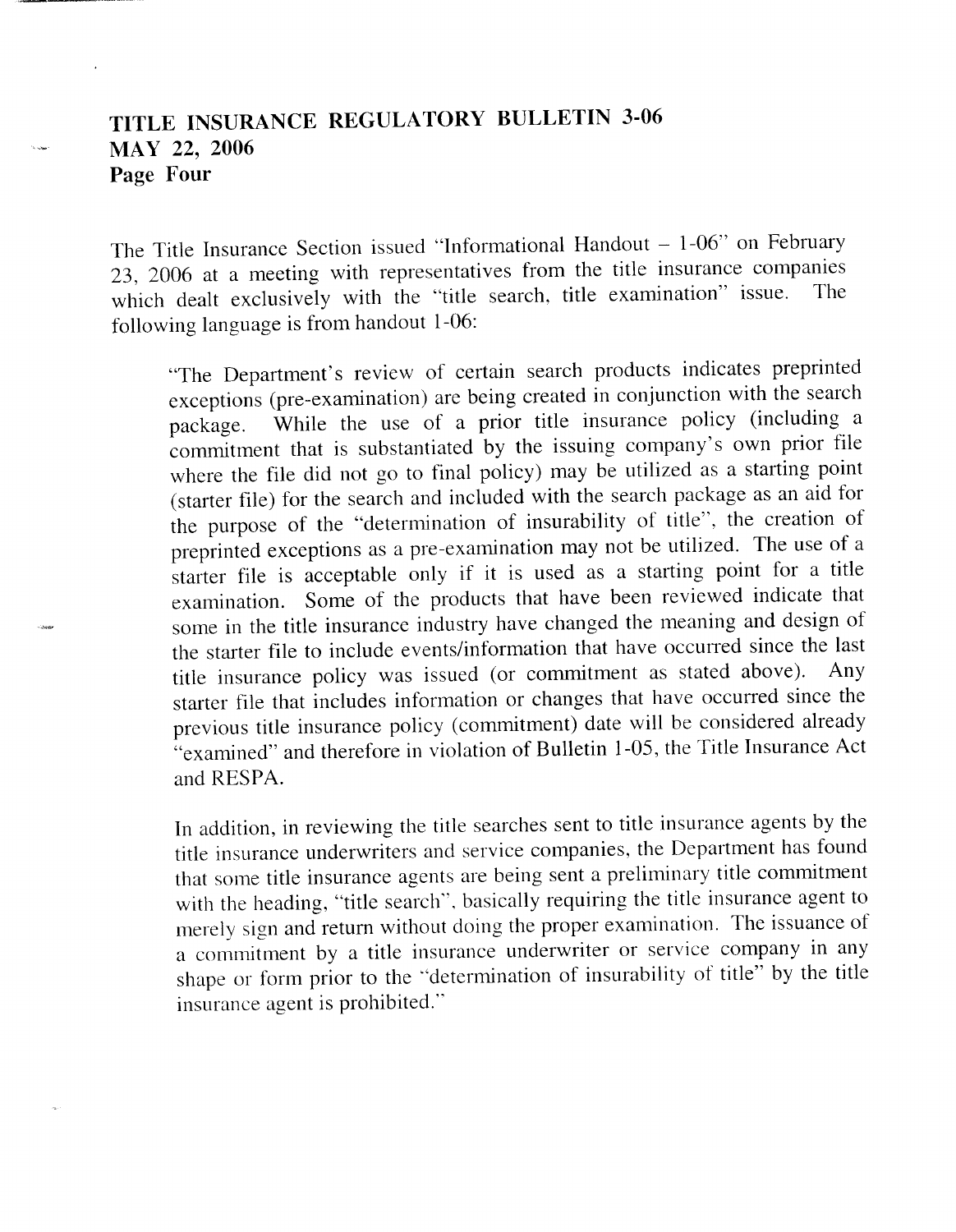### **TITLE INSURANCE REGULATORY BULLETIN 3-06 MAY 22, 2006 Page Five**

Visits to title insurance companies and title insurance agents since February 23rd has shown that some companies are still producing a pre-examination or preliminary title commitment for their title insurance agents which is totally unacceptable.

- 1. A "starter file", as discussed in Informational Handout 1-06, can only be used as a starting point for the examination of title; adding anything to the starter file which details current information is not permitted.
- 2. Any formatting of the title search information (raw data) into a "title search report" or onto an "examiner worksheet" is not permitted; the search package must contain only the raw data and may not contain preprinted exceptions or any other enhancements.

Effective immediately, **all title insurance agents** must perform the following core title services in order to be a registered title insurance agent in the State of Illinois:

- 1. Evaluation of the raw data title search to determine the insurability of title;
- 2. Prepare, issue and distribute the title insurance commitment;
- 3. Handle the clearance of underwriting objections;
- 4. The actual preparation, issuance and distribution of the final title insurance policy(ies).

The registered title insurance agent may outsource and purchase a raw data search package from a third party and under direction and approval of their title insurance company, may outsource closing services to their title insurance company or another registered title insurance agent of their title insurance company.